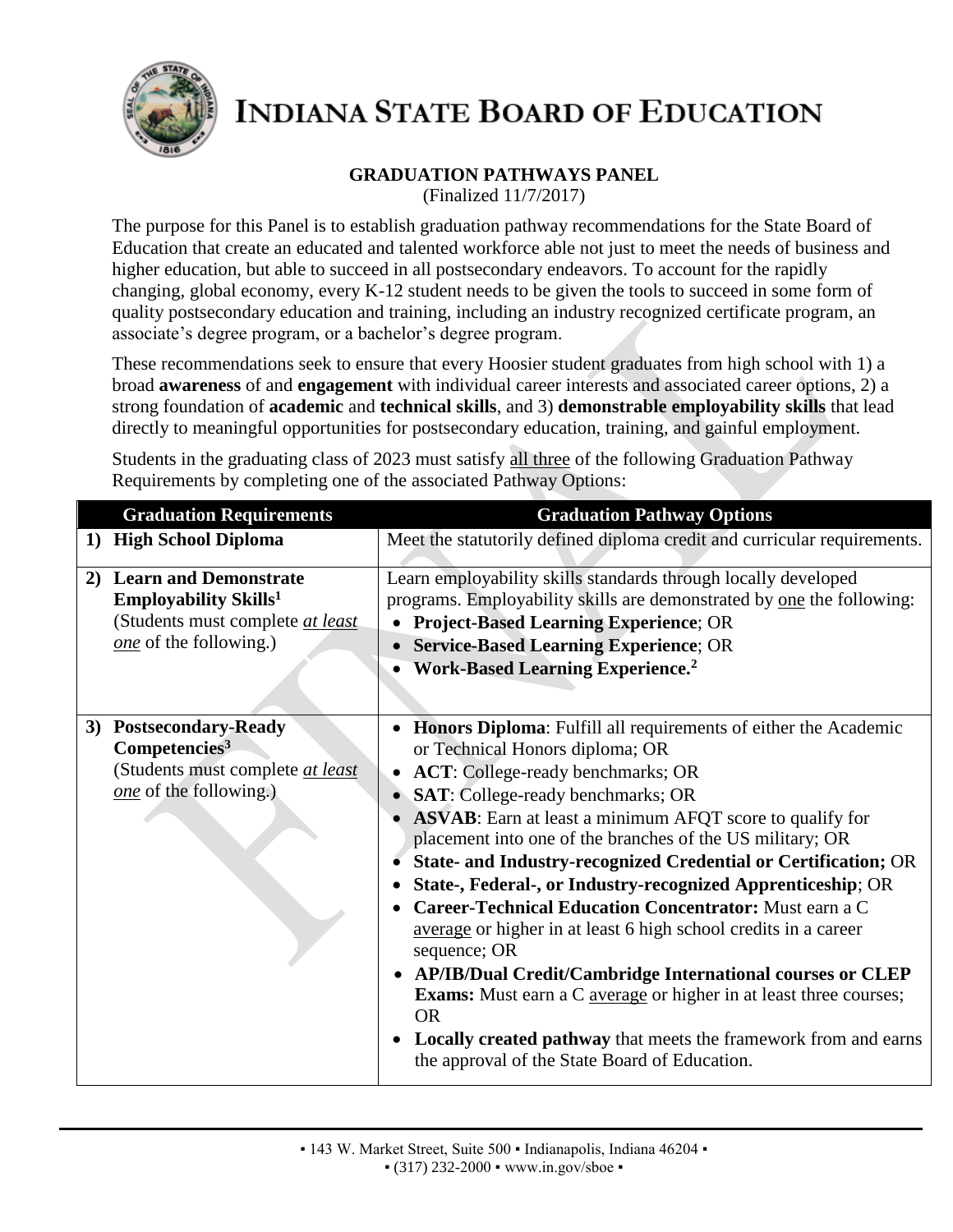

### **Recommended Implementation Timeline:**

- For current high school students, those graduating in 2019, 2020, 2021, or 2022, ISTEP 10/End-of-Course Assessments will continue to be used as the graduation qualifying examination.
	- o Schools should work towards allowing students in these cohorts to opt-in to a Graduation Pathway in lieu of the graduation qualifying examinations.
- Once adopted by the State Board of Education, the Graduation Pathways will become effective for the graduating class of 2023 (eighth graders in 2018-19).
- **This recommendation becomes effective for all students beginning of 2019-20.**

### **Additional Items for the State Board of Education's Consideration:**

- **Future Panel convenings:** The Graduation Pathways Panel recommends that it continues to convene in order to:
	- o Develop the framework for the Locally Created Pathways;
		- Potential examples include: Co-Ops, ePortfolios, competency-based education systems, or other options validated by either employers and/or institutions of higher education.
	- o Create recommendations regarding the manner in which the State Board monitors pathway outcome data and adjusts Pathways options contingent upon that data;
	- o Study potential waiver options for diplomas;
	- o Consider ways for the 'CTE Concentrator' pathway to become a 'CTE Completer' pathway; and
	- o Consider ways for schools to begin to implement these graduation pathways with the graduating class of 2019.
- **Career Exploration:** The Graduation Pathways Panel recognizes the need for more robust career awareness and exploration for students throughout their entire academic lives. Students need greater exposure and understanding of the variety of employment opportunities to foster their postsecondary aspirations. The Panel recommends the inclusion of career awareness and exploration at the middle elementary (grades 3 thru 5) and middle school (grades 6 thru 8) levels. The Graduation Pathways—flexible through graduation—should be preceded by a series of purposeful activities during middle school and high school, including but not limited to: 1) **career exploration courses** (e.g., *Exploring College & Careers*, *Preparing for College & Careers)* 2) **career interest assessments** (e.g., *Indiana Career Explorer, Naviance, ASVAB Career Program*), and 3) **consultations with school counselors**.
- **Nationally-recognized College Entrance Exam:** The Graduation Pathways Panel recommends that the State adopt a nationally-recognized college entrance exam to be used for school accountability no later than 2021-22.
- **Statewide Diploma:** The Graduation Pathways Panel and State Board of Education will further deliberate on credit and course requirements for the diploma at a future date.
- **Phasing in AP/IB/CI exam scores:** The Graduation Pathways Panel will consider ways to incorporate AP, IB, or CI exam scores as a final pathway.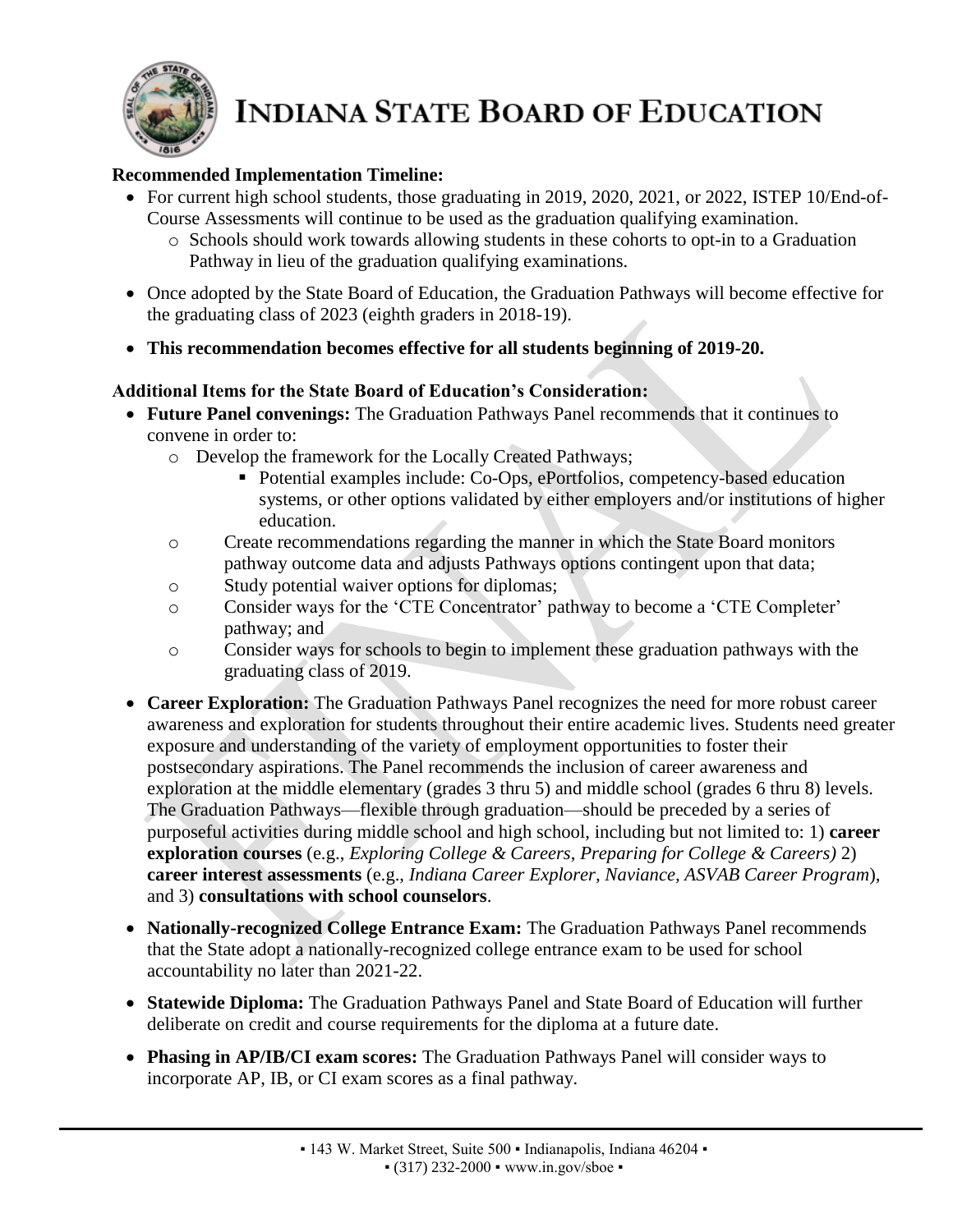

#### <sup>1</sup> **Learn and Demonstrate Employability Skills:**  $\overline{\phantom{a}}$

Employability skills standards may include [Indiana's Employability Skills Benchmarks](http://www.in.gov/dwd/files/IN_Employability_Skills.pdf) and other comparable character development benchmarks.

Demonstrations of employability skills are experiences that enable students to apply essential academic, technical, and professional skills and find engagement and relevancy in their academic careers through such means as project-based learning, work-based learning, or service learning experiences.

Demonstrations of employability skills can occur over the course of a student's high school career.

Any demonstration needs to be validated locally by:

- Student work product **AND**
- School validation.

### <sup>2</sup> **Learn and Demonstrate Employability Skills – Graduation Pathway Options:**

**Project-based learning** allows students to gain knowledge and skills by working for an extended period of time to investigate and respond to an authentic, engaging and complex question, problem, or challenge. The project is framed by a meaningful problem to solve or a question to answer, at the appropriate level of challenge. Students engage in a rigorous, extended process of asking questions, finding resources, and applying information. Students often make their project work public by explaining, displaying and/or presenting it to people beyond the classroom. Demonstrations include:

- Completion of a course capstone,
- Completion of a research project,
- Completion of Cambridge International Global Perspectives and Research,
- Completion of the AP Capstone Assessment, **OR**
- Other (with approval by the State Board of Education).

**Service-based learning** integrates meaningful service to enrich and apply academic knowledge, teach civic and personal responsibility (and other employability skills), and strengthen communities. Demonstrations include:

- Participation in a meaningful volunteer or civic engagement experience,
- Engagement in a school-based activity, such as a co-curricular or extracurricular activity or sport for at least one academic year, **OR**
- Other (with approval by the State Board of Education).

**Work-based learning** is a strategy to reinforce academic, technical, and social skills learned in the classroom through collaborative activities with employer partners. Work-based learning experiences allow students to apply classroom theories to practical problems, to explore career options, and pursue personal and professional goals.

- Completion of a course capstone,
- Completion of an internship,
- Obtaining the Governor's Work Ethic Certificate,
- Employment outside of the school day, **OR**
- Other (with approval by the State Board of Education).